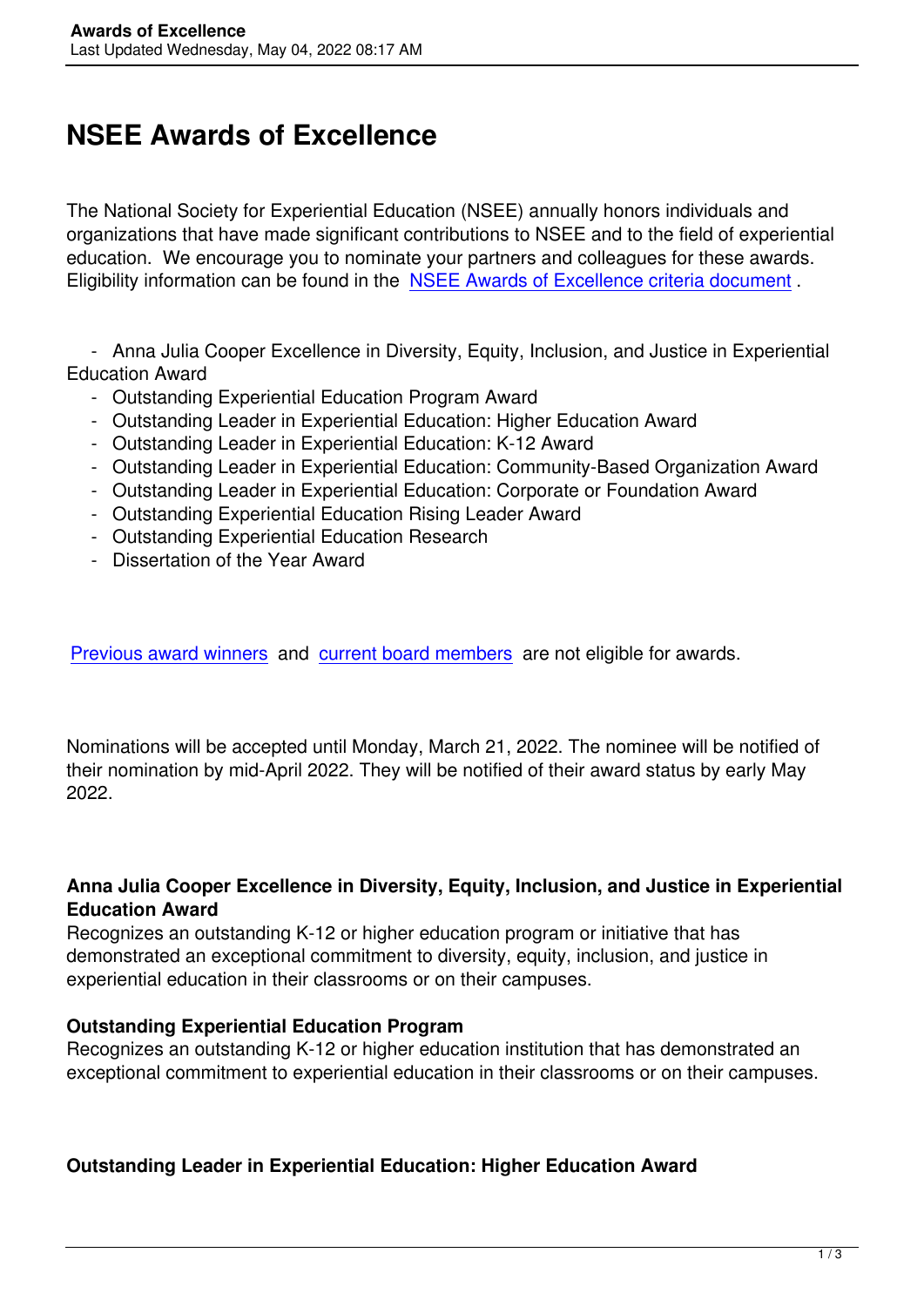Recognizes an individual in higher education who has demonstrated innovative uses of experiential learning in their institution.

#### **Outstanding Leader in Experiential Education: K-12 Award**

Recognizes a K-12 teacher, principal, or superintendent who has demonstrated innovative uses of experiential learning in their classroom or school system.

### **Outstanding Leader in Experiential Education: Community-Based Organization**

Recognizes a community-based organization or nonprofit that has made outstanding contributions to experiential education.

#### **Outstanding Leader in Experiential Education: Corporate or Foundation**

Recognizes a business or corporation that has demonstrated outstanding support of experiential education through its financial or volunteer commitment to the field.

#### **Outstanding Experiential Education Rising Leader**

Recognizes an individual who has joined NSEE within the past five years and is already making outstanding contributions to experiential education.

#### **Outstanding Experiential Education Research**

Recognizes an individual who has published research within the past 2 years that makes important contributions to our understanding of experiential education.

#### **Dissertation of the Year Award**

Recognizes an individual who has completed a doctoral dissertation that makes important contributions to our understanding of experiential education.

Please find previous Outstanding Award Winners here.

#### **[Questions:](https://nsee.memberclicks.net/previous-award-winners)**